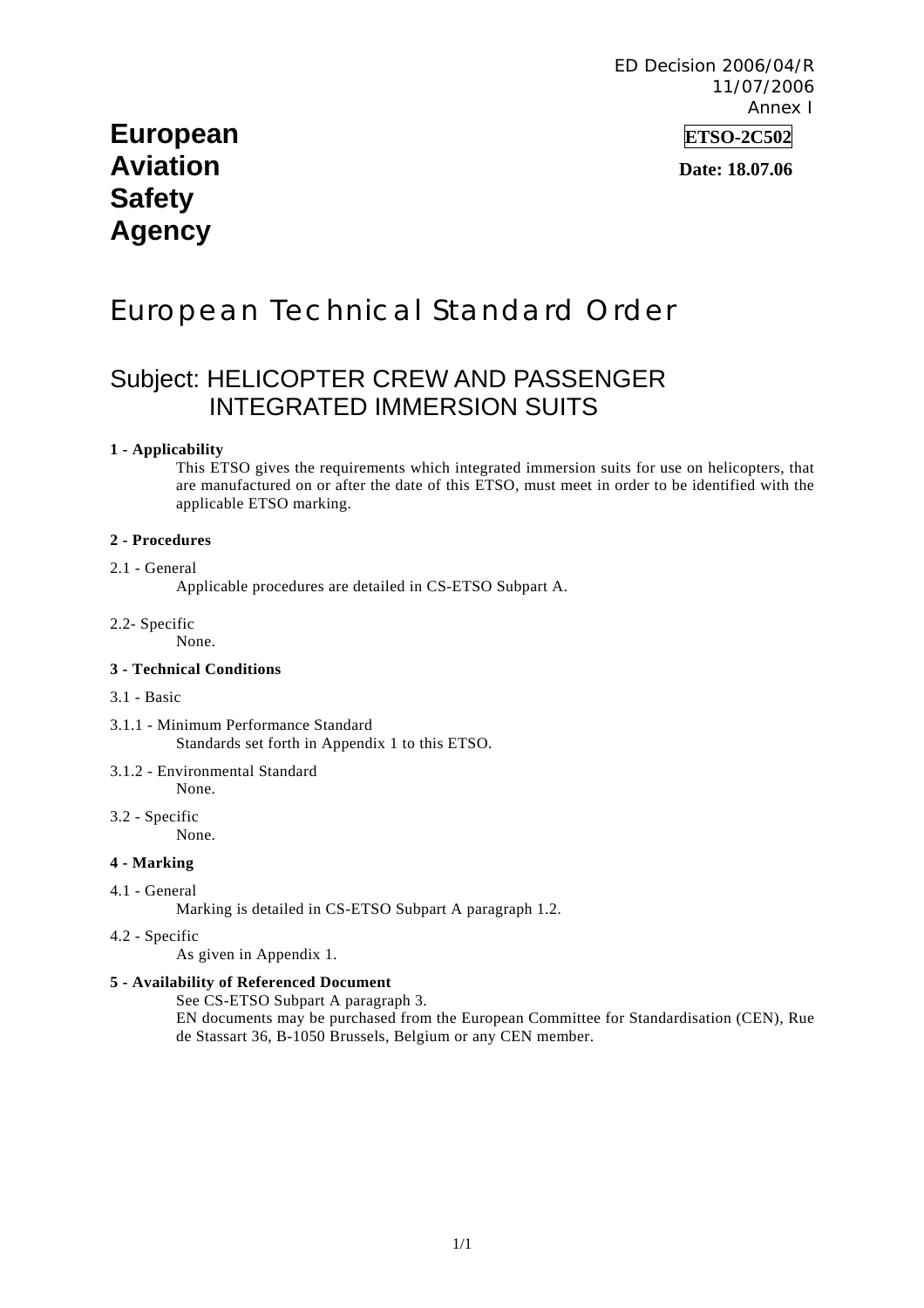# **APPENDIX 1. EASA STANDARD FOR HELICOPTER CREW AND PASSENGER INTEGRATED IMMERSION SUITS.**

- 1. Purpose
	- 1.1 This specification prescribes the minimum standard of design and performance for helicopter crew and passenger integrated immersion suits.
	- 1.2 An integrated immersion suit is defined as an immersion suit which incorporates the functionality of a lifejacket. The wearing of a separate lifejacket is not required.

#### 2. Scope

- 2.1 This standard covers integrated immersion suits for use on helicopters.
- 2.2 The integrated suit shall comprise at least the following:
	- a) A dry coverall
	- b) Hand and head coverings
- 2.3 Where applicable any additional or optional items designed to be used with the suit e.g. thermal liner, shall be considered as part of the integrated immersion suit as far as this specification is concerned.
- 3. Donning
	- 3.1 It is assumed for the purpose of this specification that the suit is donned prior to boarding the aircraft.
	- 3.2 The integrated suit and any attached equipment shall be capable of being donned without assistance and shall be capable of being sealed and adjusted by the wearer without assistance prior to boarding the aircraft.
	- 3.3 Air retained inside the suit after donning which could adversely affect egress, the manoeuvrability or flotation attitude, shall be capable of being exhausted, either automatically or by the wearer.
	- 3.4 It must be possible to complete all actions required to don the head covering required by paragraph 2.2(b) and seal the suit within 10 seconds. These actions shall be possible both when seated with harness fastened and when in the water with the suit inflated.
	- 3.5 The wearer shall be able to complete all actions required to don the hand covering required by paragraph 2.2(b) when tested in accordance with paragraph 3.11.6.5 of EN ISO 15027-3:2002 except that this shall be demonstrated by each subject after immersion in water at a temperature no higher than  $10^{\circ}$ C (50 $^{\circ}$ F) for a period of 3 minutes.

#### 4. Freedom of movement

- 4.1 The integrated suit shall be designed to a standard which will allow the wearer to carry out all normal and emergency functions and movements necessary for the operation of a helicopter and its equipment.
- 4.2 The design of the integrated suit shall allow tailoring to fit the individual wearer or, where suits are not individually tailored, the size range must be satisfactory for all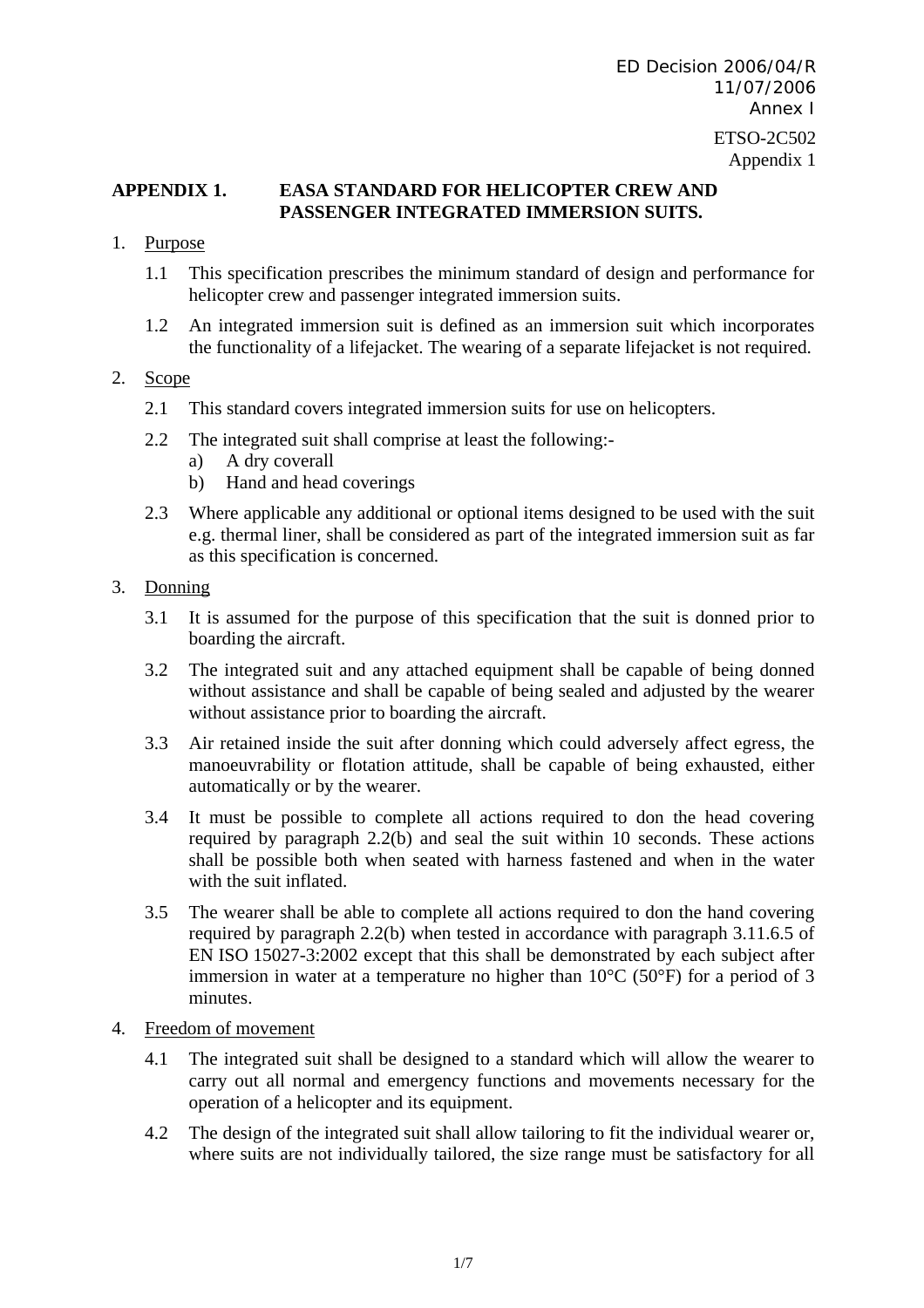ETSO-2C502 Appendix 1

wearers whose significant body dimensions range from the 5th percentile female to the 95th percentile male, and adequate for most of the 5% at each extreme.

- 4.3 The inflated suit shall not significantly hinder the boarding of a liferaft with the sprayhood deployed. This shall be demonstrated by testing to paragraph 3.4 of Appendix 2.
- 4.4 The wearing of the integrated suit, inflated or uninflated, shall not prevent the wearer from assisting others while in the water nor from assisting them to board a liferaft from the water.
- 4.5 The integrated suit, when correctly donned and adjusted, shall not prevent the wearer from having an acceptable field of vision. This shall be demonstrated by testing to paragraph 3.7 of Appendix 2.

# 5. Comfort

- 5.1 The design of the integrated suit shall minimise any discomfort to the wearer so as to avoid jeopardising safety. Particular attention should be given to the level of thermal comfort afforded the wearer on long into-sun flights in summer.
- 6. Compatibility
	- 6.1 The integrated suit shall be designed, and the materials used in its construction chosen, to have no features which would be likely to have any detrimental effect on the operation of any helicopter or its equipment. In particular any part of the suit which might pose a snagging hazard during flight, emergency egress or recovery, shall be suitably covered, protected or restrained. All materials used shall be compatible with materials used in the construction of approved liferafts.
	- 6.2 Any attached equipment shall not compromise the basic survival function of the suit by causing puncturing, fretting or distortion of the material, or changes in its mechanical properties.

# 7. Materials

- 7.1 All materials used shall be to an acceptable specification which shows the material to be suitable for its intended application. The materials used shall meet the requirements of paragraph 4.14 of EN ISO 15027-1:2002, with the exception of paragraph 4.14.3 of EN ISO 15027-3:2002 Resistance to Illumination Test.
- 7.2 The integrated suit and its equipment shall be so designed and constructed as to remain serviceable for the period between scheduled inspections. The choice of materials used shall be such that, when stowed in accordance with the relevant instructions, neither the suit nor its attached equipment shall be liable to become unserviceable through material deterioration or chafing, or from any other cause. Due consideration shall be taken of the possible temperature variations during stowage which may range between -30 $^{\circ}$ C and +65 $^{\circ}$ C (-22 $^{\circ}$ F and +149 $^{\circ}$ F). This shall be demonstrated by testing to paragraph 3.9 of EN ISO 15027-3:2002. The normal operating temperatures for the immersion suit shall be -5 $\rm ^{\circ}C$  to +40 $\rm ^{\circ}C$  (23 $\rm ^{\circ}F$ ) to 104°F).
- 7.3 The outer fabric used in the construction of the suit shall be of low flammability. It shall not have a burn rate greater than 100mm/min (4in/min) when tested in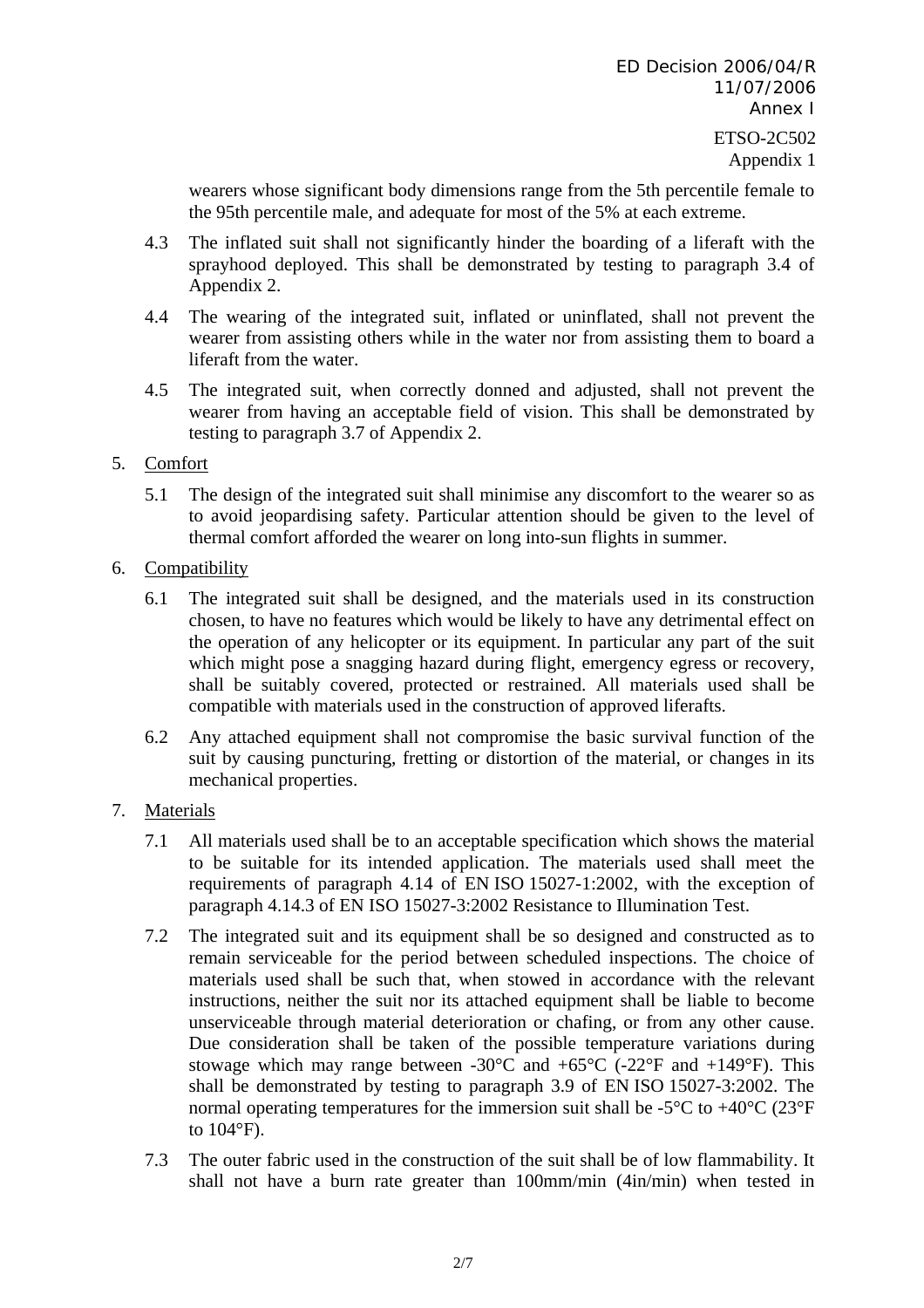accordance with the horizontal test of CS-25 Book 1 Appendix F Part 1 (b)(5)or other approved equivalent method.

- 8. Evacuation
	- 8.1 A person wearing the uninflated suit shall be able to exit the helicopter through any Emergency Exit or Push-out Window down to the minimum acceptable size of 430mm x 355mm (17in x 14in). This action shall be possible in air or under water. This shall be demonstrated by testing to paragraph 3.3 of Appendix 2.
- 9. Buoyancy and floating position
	- 9.1 The trapped buoyancy due to the suit and recommended clothing, with the suit fully vented, shall be no more than 150N (33.7lbf) when measured in accordance with paragraph 3.11.7.2 of EN ISO 15027-3:2002.
	- 9.2 The buoyancy of the inflated suit shall be sufficient to ensure that a person wearing clothing and the integrated suit shall have a floating position such that the angle between the body and the horizontal is not greater than 60°. This shall be demonstrated by testing to paragraph 3.6 of Appendix 2.
	- 9.3 The mouth must be at least 120mm (4.7in) above the waterline (mouth freeboard) and the nose freeboard shall not be less than the mouth freeboard, even when the wearer is incapacitated. This shall be demonstrated by testing to paragraph 3.5 of Appendix 2.
	- 9.4 The inflated suit shall allow the wearer to turn from a face down position into a stable face up floating position within 5 seconds. This shall be demonstrated by testing to paragraph 3.2 of Appendix 2.
- 10. Breathing protection
	- 10.1 A sprayhood shall be fitted.
		- 10.1.1 The wearer shall be able to deploy the sprayhood within 20 seconds when wearing the inflated suit in or out of the water.
		- 10.1.2 The sprayhood will not be considered suitable if it can in any way retain water when deployed.
		- 10.1.3 The angles of vision shall not be unduly restricted, and the ability to swim and manoeuvre shall not be impaired with the sprayhood deployed.
		- 10.1.4 The suit's light source shall not be masked by the presence of the sprayhood.
		- 10.1.5 The materials used in the sprayhood's construction shall be compatible with those of the suit and shall in no way be able to cause damage to the buoyancy chambers or fabric of the suit or liferaft.
		- 10.1.6 The sprayhood, whether stowed or deployed, should not cause inconvenience during winching or other rescue and recovery operations.
		- 10.1.7 Means shall be provided to ensure that the level of carbon dioxide in the deployed sprayhood is within safe limits. This shall be demonstrated by testing to paragraph 6.10 of EN 396:1993 or equivalent.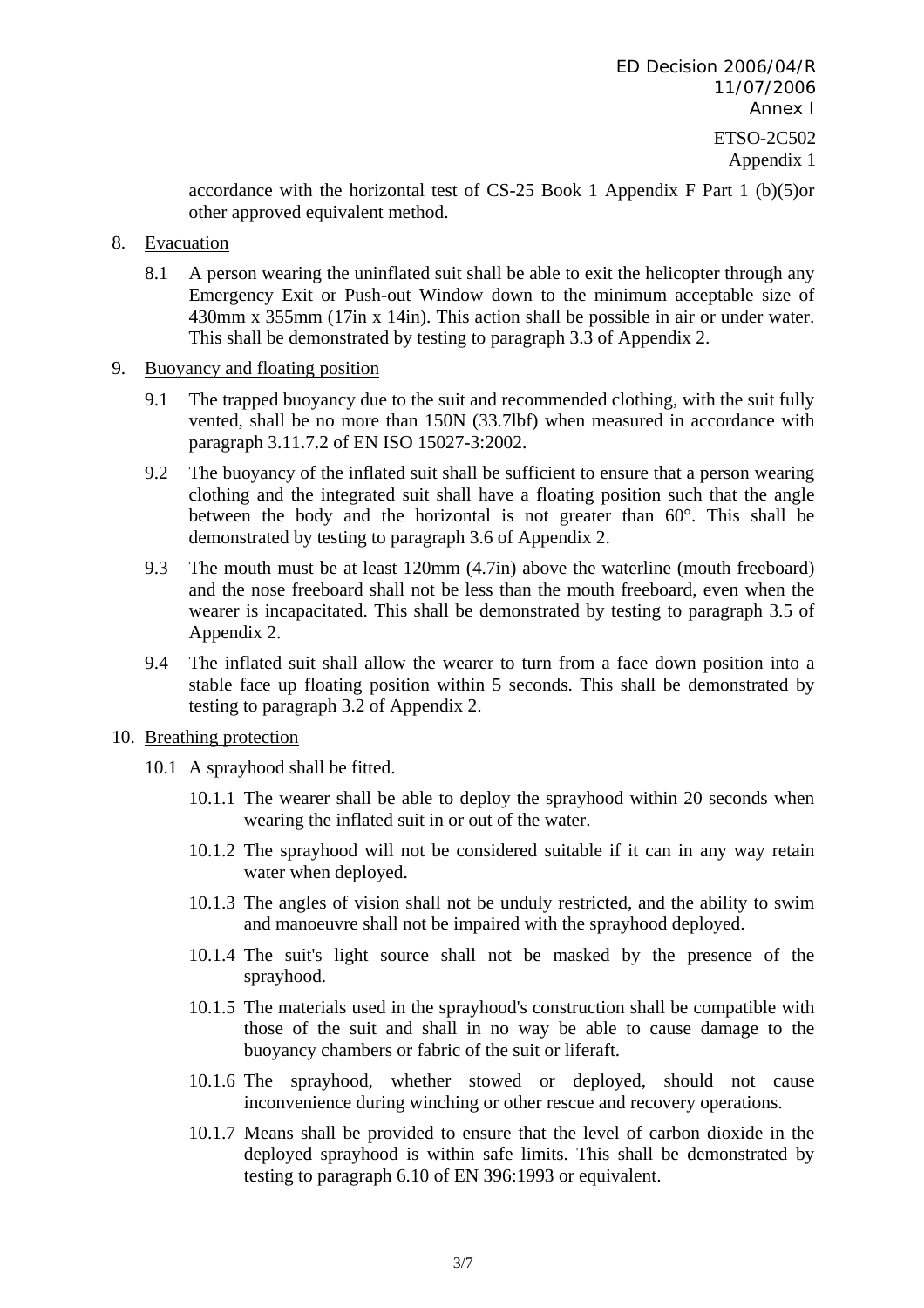### 11. Thermal protection

- 11.1 The suit shall provide the user with thermal protection in the water that at least satisfies the test requirements of paragraph 3.8 of EN ISO 15027-3:2002 as a class B suit system.
- 12. Water ingress
	- 12.1 The integrated suit shall be so constructed that not more than 200g (7oz) of water shall leak into the suit when measured in accordance with paragraph 3.7 of EN ISO 15027-3:2002.
- 13. Conspicuity and location aids
	- 13.1 Passenger Integrated Immersion Suits To facilitate search and rescue operations, those parts of the suit which will be visible when in the water shall be of a highly conspicuous colour and comply with paragraph 4.5 of EN ISO 15027-1:2002.
	- 13.2 Crew Integrated Immersion Suits Where possible integrated suits for crew use shall meet the requirements of 13.1. However, the choice of suit colour may vary to minimise the risk of the suit reflecting on surfaces within the flight deck.
	- 13.3 A passive light system of retro-reflective material shall be provided. This shall conform to the technical specification detailed in IMO SOLAS 83, Chapter III, Resolution A.658(16), Annex 2 or equivalent. A minimum area of 300cm2 (46in2) shall be provided, distributed in accordance with paragraph 4.12 of EN ISO 15027-1:2002.
	- 13.4 The integrated suit shall be fitted with a flashing survivor locator light that meets the requirements of ETSO-C85a. The light shall flash at a rate between 50 and 70 flashes per minute. The location of the light shall be such that maximum practical conspicuity is achieved when in the water with the suit inflated. The light shall activate automatically and have a manually operated on/off switch.
	- 13.5 A whistle shall be provided which complies with the requirements of paragraph 4.3 of EN394:1994 or equivalent.
- 14. Recoverability
	- 14.1 The integrated suit must be fitted with a lifting becket which complies with the requirements of paragraph 4.15 of EN396:1993 or equivalent.
	- 14.2 The inflated or uninflated suit shall not adversely affect recovery of the wearer by the use of a rescue strop with a circumference of 180cm (70in).
- 15. Group help
	- 15.1 The integrated suit shall be equipped with a buddy line which complies with the requirements of paragraph 4.6 of EN394:1994 or equivalent.
- 16. Inflation system. The integrated suit must comply with this section unless it can, without additional inflation, meet the requirements of paragraphs 9.2 and 9.3 and maintain them for the duration of the test period of paragraph 17.2.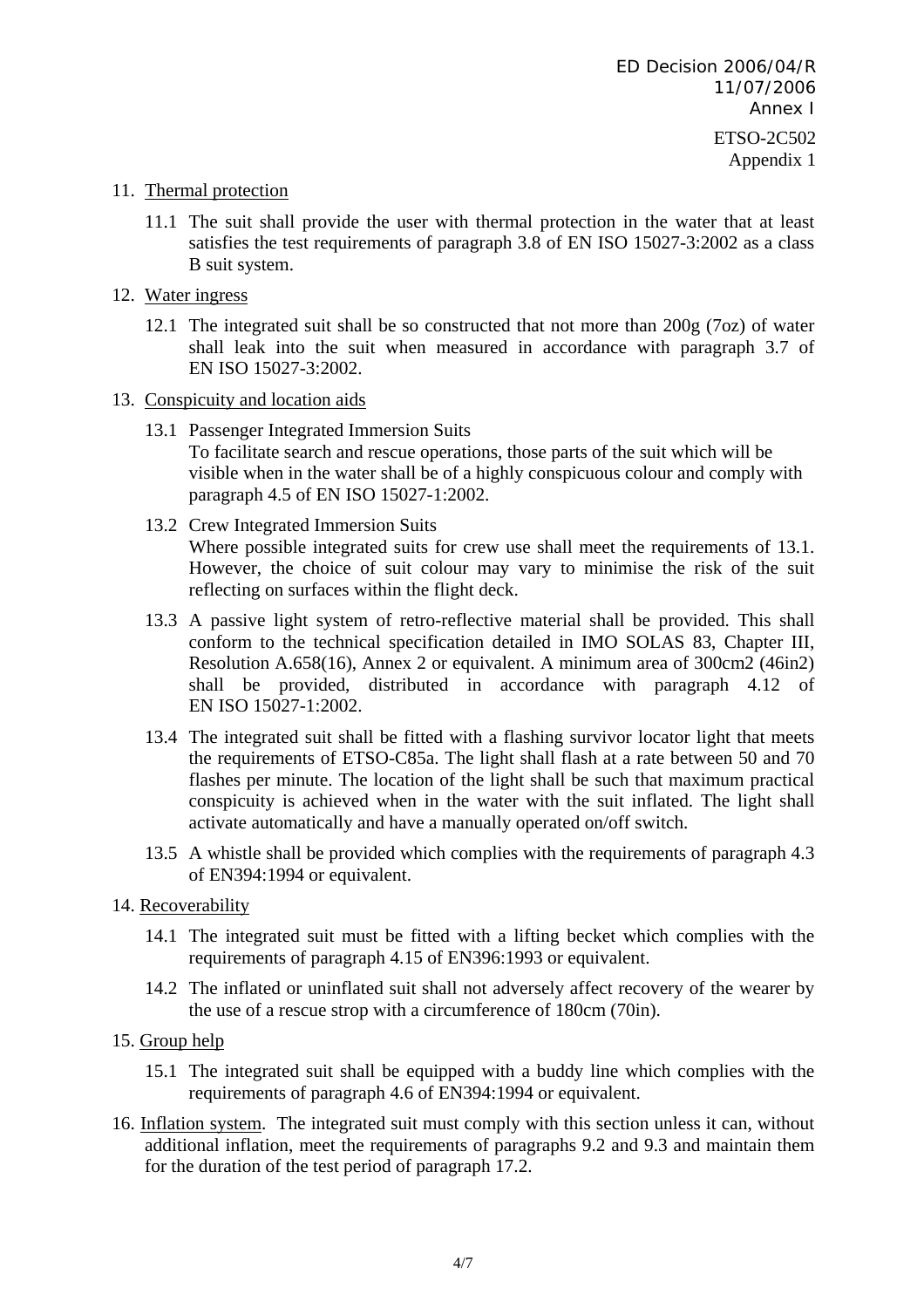- 16.1 General
	- 16.1.1 The integrated suit shall have two separate means of inflation. The primary means shall be a manually-initiated stored gas system together with a standby oral inflation system capable of repeated use. The required buoyancy shall be obtainable by either method.
	- 16.1.2 A means of releasing the pressure in the suit is required and shall be of a type capable of repeated use. Protection shall be provided against inadvertent deflation.
	- 16.1.3 After inflation by either method, it shall be possible to deflate the suit and then to reinflate it by using the standby system. The standby inflation system shall be readily accessible, simple and obvious in operation and it shall be impossible for any valve which may be used to be inadvertently left open. It shall be possible to "top up" the suit orally whilst in use and without loss of inflation pressure.
- 16.2 Stored Gas System
	- 16.2.1 Location of the actuating means of this type of system shall be such that it can be operated by either hand, in or out of the water. The method of releasing the stored gas into the suit shall be obvious; however, suitable marking shall be provided to advise the user.
	- 16.2.2 The amount of stored gas provided shall be capable of inflating the suit to achieve the correct buoyancy as specified in paragraph 9.3 within 5 seconds of actuation at  $+20^{\circ}$ C (68°F).
	- 16.2.3 Adequate protection shall be provided to guard against any inadvertent initiation of an inflation when the wearer is passing through an emergency exit or when the suit is dropped from a height of 1.5m (5 feet).
	- 16.2.4 The force required to manually initiate inflation must be a minimum of 20N (4.5lbf) and a maximum of 120N (27lbf) when tested in accordance with paragraph 6.8.4 of EN396:1993 or equivalent.
- 16.3 Oral Inflation System
	- 16.3.1 The oral inflation tube shall comply with the requirements of paragraph 4.5 of EN396:1993 or equivalent.
	- 16.3.2 It shall be positioned such that it can readily be used in and out of the water. After use, the device shall return to a position such that it will not produce facial injuries during a jump into the water as specified in paragraph 3.1 of Appendix 2.

# 17. Testing

17.1 Strength Pressure Test

The integrated suit shall have proof and ultimate factors of not less than 3 and 5 respectively on the pressure at which it is designed to be inflated by the primary means, at a stabilised ambient temperature of +45°C (113°F), and in no case shall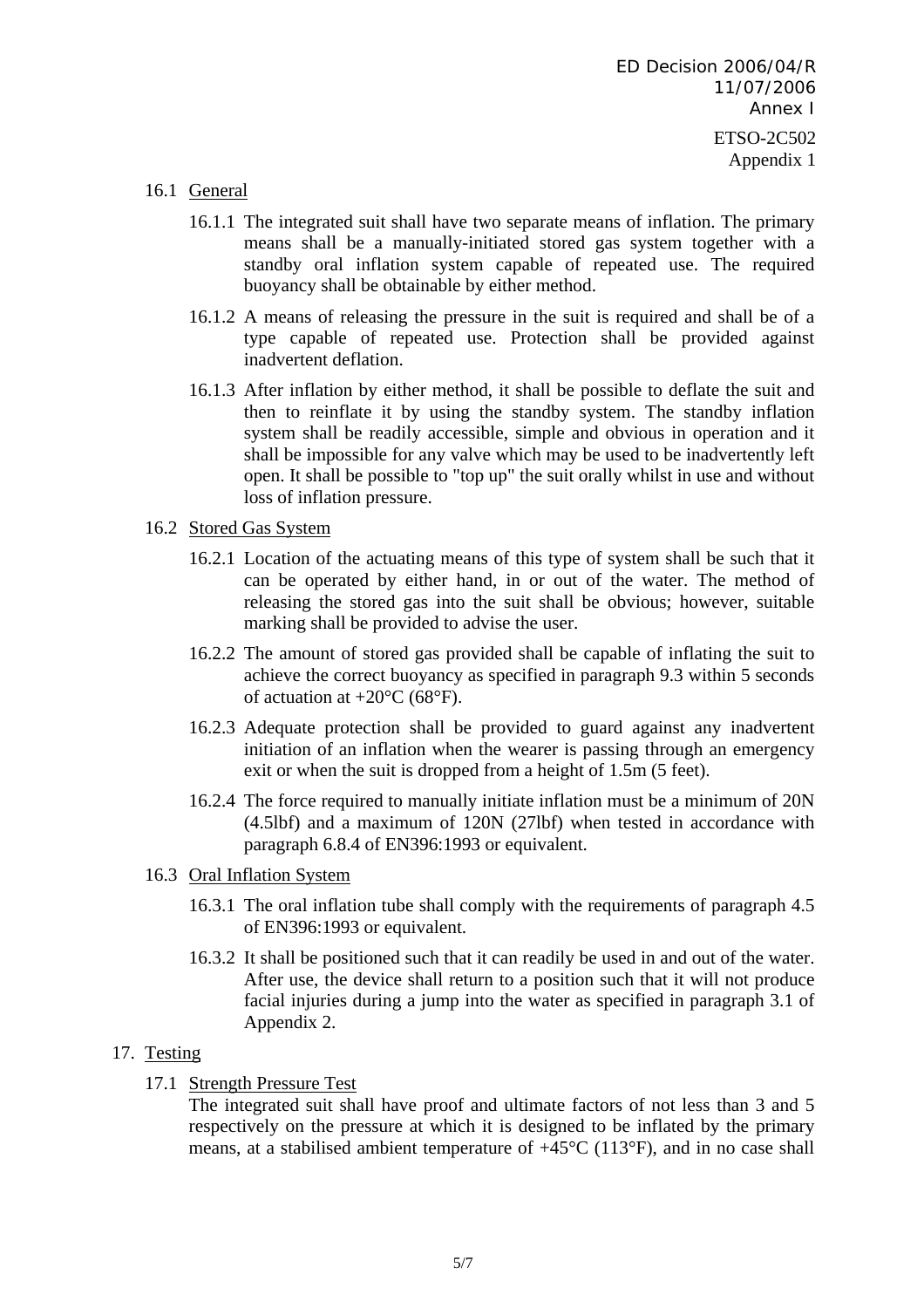the proof and ultimate pressures be less than 15kPa (2lbf/in2) and 25kPa (3.3lbf/in2) respectively.

17.2 Buoyancy

The integrated suit shall retain buoyancy after use of the primary inflation system to such an extent that after a period of 12 hours the requirements of paragraphs 3.5 and 3.6 of Appendix 2 are still met.

17.3 Performance Tests

The performance of all integrated suits shall be tested in accordance with Appendix  $2^{\circ}$ 

#### 18. Inspection Testing and Repair

- 18.1 The procedure for inspecting, testing and repairing integrated suits shall be established by the manufacturer and shall be capable of ensuring that all suits satisfy the requirements of this specification throughout their service lives. As part of the procedure, suits shall be inspected at intervals to ensure they are always ready for immediate and effective use in the water. Special attention shall be paid to seals and fasteners. Suits shall be required to be immediately removed from service for repair or replacement if damage or deterioration is discovered that may lead to the suit failing to satisfy a routine leak test when one is next carried out.
- 18.2 The procedures for servicing, inspection, repair and testing shall be described in the manufacturer's manual.
- 18.3 The frequency of servicing and inspections shall be agreed with the manufacturer holding design approval for the suit.

#### 19. Marking

- 19.1 Each detachable part of the integrated suit assembly shall, where reasonably practicable, be marked with:-
	- (a) The manufacturer's approved inspection stamp.
	- (b) The part number.
	- (c) Date of manufacture or batch record.
	- (d) Serial number
- 19.2 In the case of passenger integrated suits, the suit shall be marked with:-
	- (a) Suit model designation
	- (b) The manufacturer's name and address
	- (c) Date of manufacture and Serial Number
	- (d) Date at which next scheduled service and overhaul are due
	- (e) Modification standard
- 19.3 In the case of crew integrated suits, the suit shall be marked with:-
	- (a) The name of the crew member to whom it has been allocated
	- (b) Rank of crew member marked externally, e.g. epaulettes.
	- (c) Suit model designation
	- (d) The manufacturer's name and address
	- (e) Date of manufacture and Serial Number
	- (f) Date at which next scheduled service and overhaul are due
	- (g) Modification standard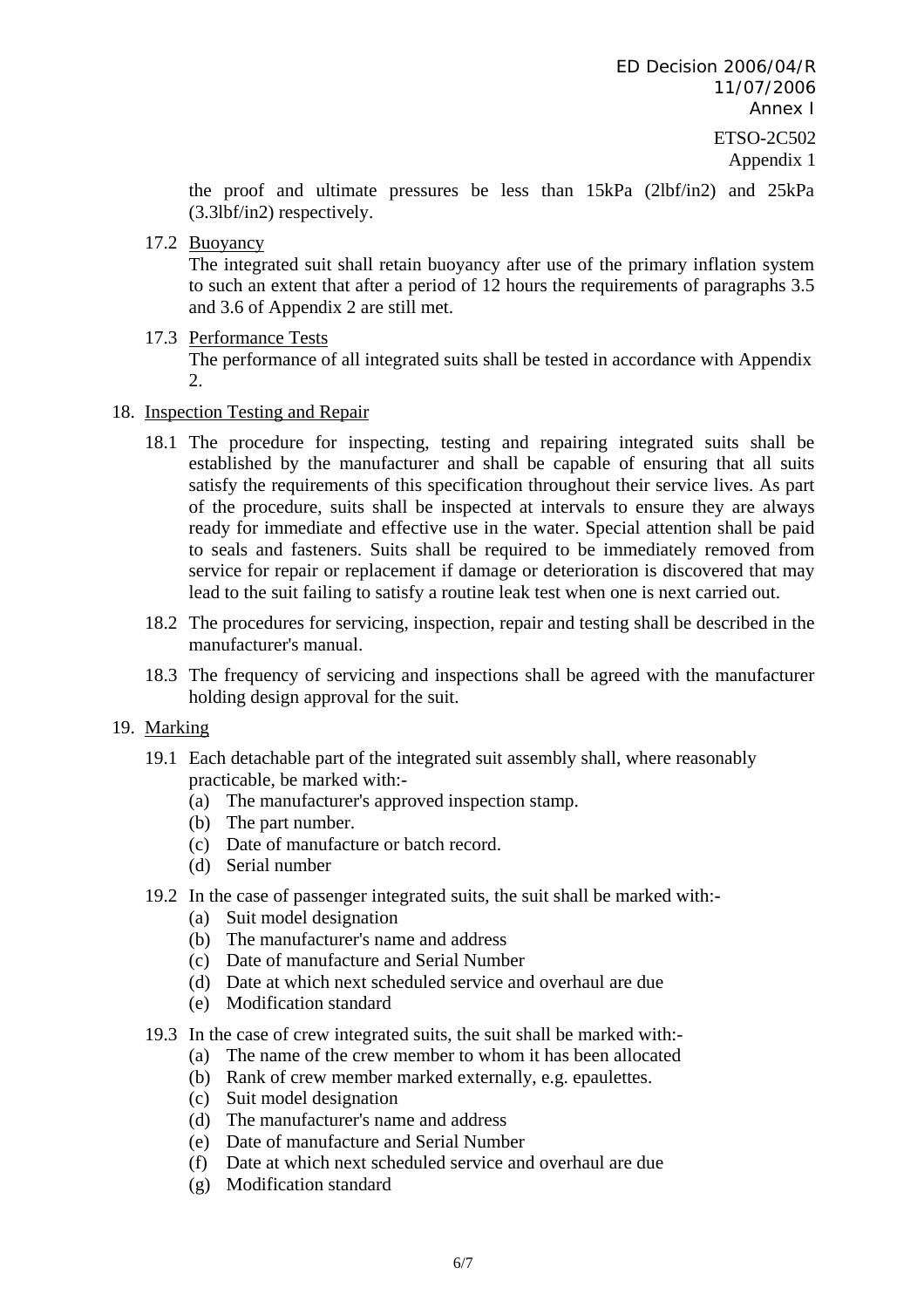ED Decision 2006/04/R 11/07/2006 Annex I ETSO-2C502 Appendix 1

- 19.4 The charged inflation cylinder shall be marked in accordance with paragraph 8.2 of EN396:1993 or equivalent, and include its date of manufacture.
- 19.5 When marking is not practicable alternative means must be agreed.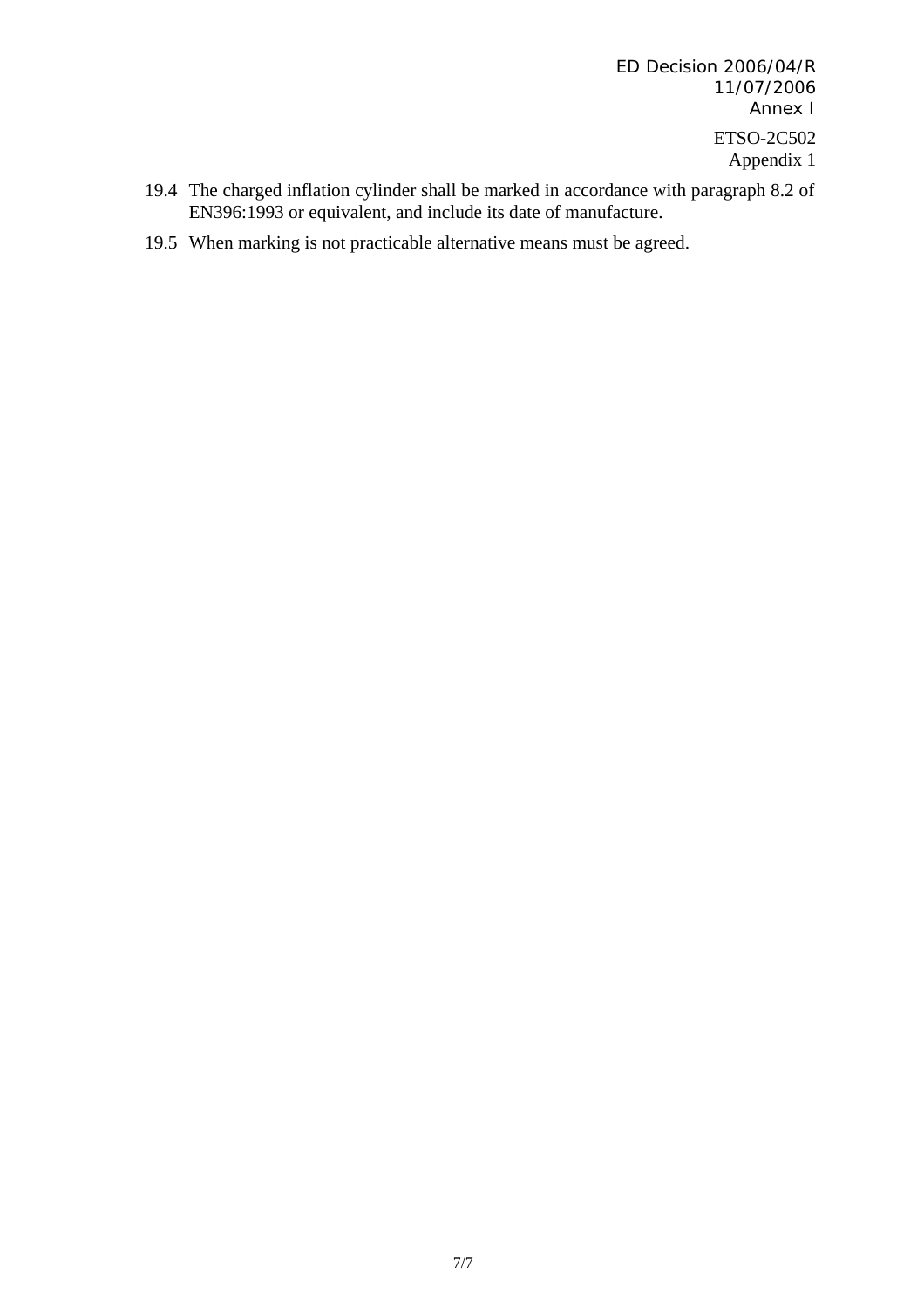# **APPENDIX 2. INTEGRATED IMMERSION SUIT SYSTEM PERFORMANCE TESTING**

- 1. Purpose
	- 1.1 These tests are to demonstrate satisfactory performance of the integrated immersion suit system.

# 2. Test conditions

2.1 The following tests shall be conducted in calm water. The water temperature shall be  $25 \pm 2$ °C (77 $\pm 4$ °F).

#### 2.2 Pass/fail criteria

All samples shall pass all objective tests to meet the requirements of ETSO-2C502 Integrated Immersion Suits. However, due to the high variability between subjects and the difficulty in assessing some subjective measures, it is permitted that an integrated immersion suit does not completely meet the requirements of the following subjective tests in a single example and in no more than in one test subject. In these circumstances, two other subjects within the same weight category and with the same sex should be subjected to the same test. If this additional test is still not clearly passed then the integrated immersion suit shall be deemed to have failed, whilst if it is clearly passed then it may be deemed to have passed the test overall.

#### 3. Performance tests

3.1 Jump Test.

Each test subject shall perform a jump test in accordance with paragraph 3.11.6.1 of EN ISO 15027-3:2002.

3.2 Turning Test

Each test subject shall perform a turning test in accordance with paragraph 3.11.6.3 of EN ISO 15027-3:2002.

3.3 Escape Test Underwater

Each test subject shall be required to swim through an opening not greater than 430mm x 355mm (17in x 14in) (minimum acceptable size of helicopter escape window) positioned with the top of the opening at least 300mm (12in) below the surface of the water with the suit uninflated. At least one of the subjects for this test shall be required to have a shoulder width measurement of at least 500mm (19.7in).

3.4 Swim Test

Each test subject wearing the integrated suit and clothing shall swim on their back for 20 minutes. The hands and arms shall be kept in the water even if not being used for propulsion. Each test subject shall then board a liferaft fitted with boarding facilities, without undue effort and without assistance, with the suit sealed, inflated and the sprayhood deployed. The pool used shall be of sufficient size and depth to prevent the subject gaining assistance by "pushing off" from the side or bottom while performing this test.